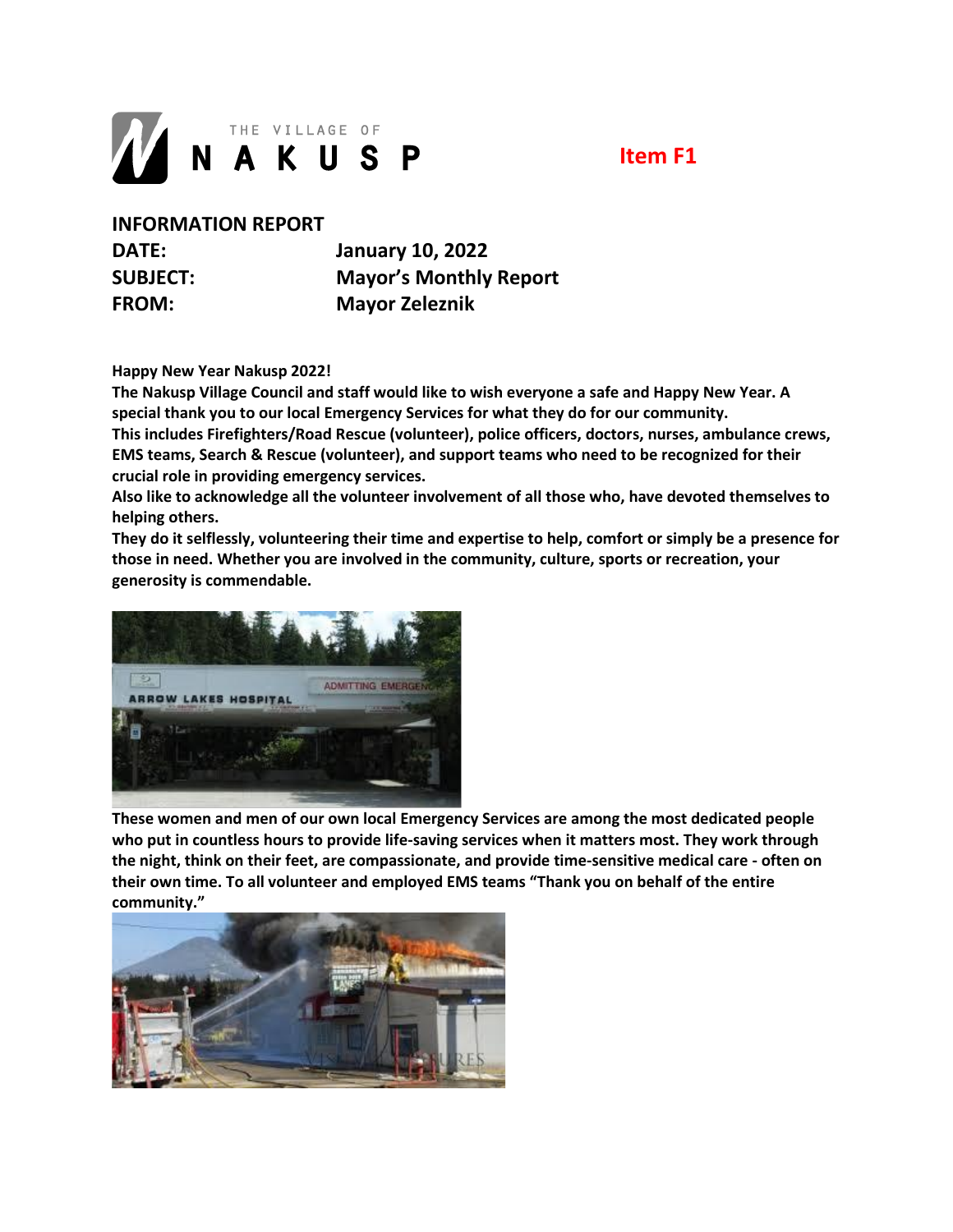# **December 15, 2021 – Received a reply from my previous letter sent to our Honourable Katrine Conroy on advocating for better ambulance service for our area.**

## **Update:**

I have forwarded the letters as per Katrine's suggestions to the appropriate Minister, Chief Ambulance Officer, and Interior Health CEO to continue advocating for changes.

**Also recently received a message from a local Nakusp resident** who ended up in the New Denver hospital who were not equipped to help, staff arranged for this patient to go to the Arrow Lakes Hospital by ambulance. Patient waited from 3pm until 11 30 pm (8.5 hrs) until an ambulance arrived from Castlegar and arrived in Nakusp just after midnight. All because of an inadequate ambulance service and nothing else. Drs and nurses are becoming more and more furious, all have stated no one will listen to them!

This patient is now writing and calling the appropriate minister and other departments advocating for change. Will require the communities help on advocating. Someone possibly could lose their life from this system.

### **Letter received from our Honourable Katrine Conroy:**

Thank you both for your strong advocacy for your communities. It is critical that small rural communities like ours have elected officials who consistently strive to make lives better for their communities and constituents. This is an important issue, and a complex one as you note. While I will provide some information regarding the rationale behind the decision to implement the SOC (partially), this is not necessarily an endorsement of it. This is intended to share additional information and also to provide you with further opportunities to advocate for changes you see as important for your communities and region. As we all know, change can be slow and incremental.

First, to request a meeting with Minister Adrian Dix, the best approach would be to write to his office directly and to cc our office. His email address is [HLTH.Minister@gov.bc.ca](mailto:HLTH.Minister@gov.bc.ca) As you can imagine, there are many demands on his time at the moment and it is possible that a staff person would be better suited to meet with you. I would encourage you to request that as an option.

Other options for advocating for change include: (interim) Vice President and Chief Ambulance Officer Leanne Heppell who works at the Victoria office- 250-953-3298 (though I doubt you will be able to speak directly to her)[. BCAS.Q&A@bcehs.ca](mailto:BCAS.Q&A@bcehs.ca) (this may be the best route to get her contact info, or have yours passed to her).

In regards to the interfacility transfer concerns, this would need to be directed to Interior Health Authority as all decisions around the staffing, and the option to hire ASP (Alternative Service Providers) lies with them. You may or may not know that this specific issue was raised by all three MLA's from the region with IHA in 2021. You can write to Susan Brown, CEO of IHA directly: [susan.brownCEO@interiorhealth.ca](mailto:susan.brownCEO@interiorhealth.ca) . I would suggest cc-ing our office on this as well.

To respond to the various remaining comments and concerns you raised in such an articulate manner, I have shared the details we received below:

• On July 14, 2021, the Province announced new measures to further strengthen the provincial ambulance service. These measures initiate significant action to ensure ambulance services are faster, more responsive, and able to rapidly meet changing demands and needs. They also mean increased support for paramedics and dispatchers.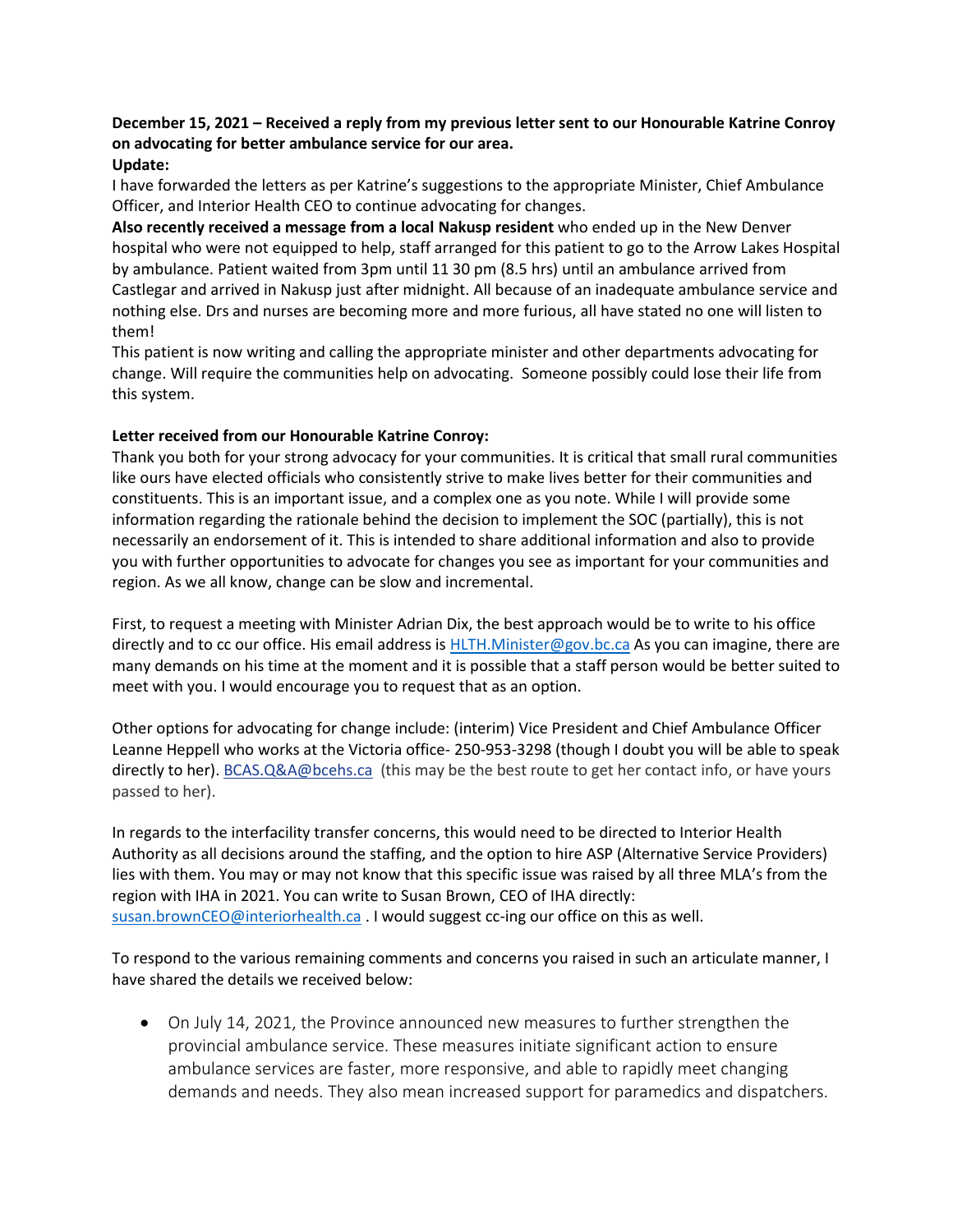- Actions to reinforce ambulance operations include funding for full-time positions in high call-volume communities, new positions in dispatch, additional full-time staffing at rural ambulance stations to ensure full-time 24-hour paramedic staffing, and new regular parttime SOC positions for the smallest remote stations across the province.
- As part of the 2019-2022 Collective Agreement with the Ambulance Paramedics and Dispatchers Association of BC, a number of initiatives were agreed upon to create permanent, salaried jobs for paramedics, including the SOC staffing model (a blend of scheduled and on-call hours). This model is being rolled out in various rural and remote communities, creating regular paramedic jobs with benefits in these communities.
- The SOC model is meant to provide rural and remote communities with permanent, salaried jobs for paramedics, with employer-provided health and wellness benefits, consistent emergency coverage and enhanced community services, and improved paramedic recruitment and retention.
- As part of the ongoing efforts to stabilize staffing and to ensure consistent emergency coverage in smaller rural communities, as of October 29, 2021, 24 rural ambulance stations in BC began the Alpha 24/7 model, which is full-time, 24-hour paramedic staffing with eight full-time paramedics.
- In Nakusp, the changes implemented under the SOC model resulted in four net new regular part-time paramedic positions as they transitioned to a SOC station.
- $\bullet$  Three of the four paramedics have been hired. Until the  $4^{\text{th}}$  shift is hired the vacancy will be staffed via kilo on call staff when available. This means that paramedics are available in their home community and carry a pager, ready to respond to the station in case they are needed for a callout or an emergency.

## Call volume in Nakusp compared to other 24/7 stations:

• The Nakusp response area consistently had lower call volumes when compared to communities with similar populations, such as Burns Lake, Sicamous and Tofino, the communities mentioned in Zeleznik's incoming email.

| <b>Fiscal Year</b> | <b>Response Area</b> | MPDS* | <b>Transfers</b> | <b>Total</b> |
|--------------------|----------------------|-------|------------------|--------------|
| 2018/2019          | 753 - Burns Lake     | 852   | 497              | 1,349        |
|                    | 136 - Tofino         | 638   | 295              | 933          |
|                    | 333 - Sicamous       | 708   | 17               | 725          |
|                    | 419 - Nakusp         | 279   | 318              | 597          |
| 2019/2020          | 753 - Burns Lake     | 868   | 533              | 1,401        |
|                    | 136 - Tofino         | 624   | 349              | 973          |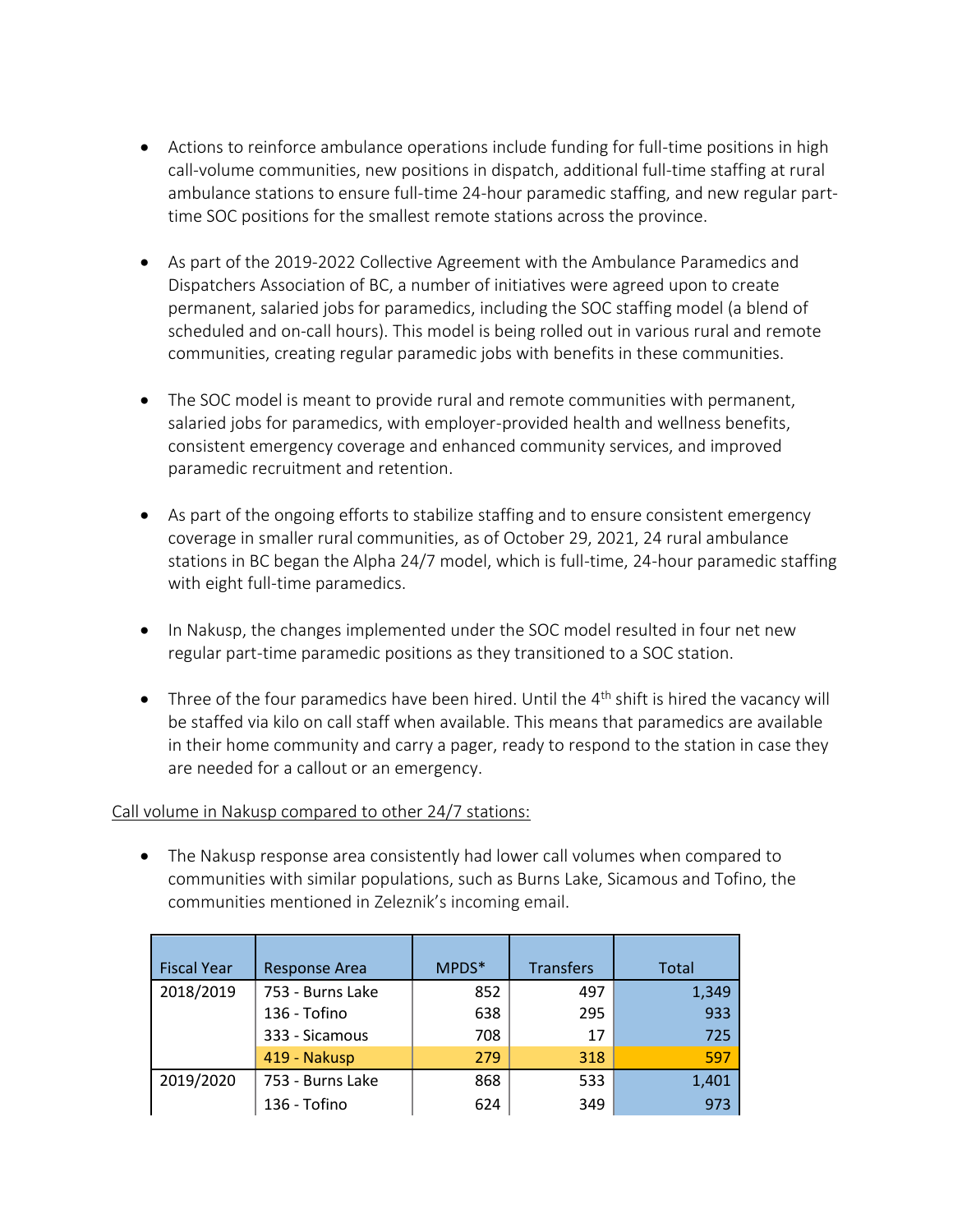|           | 333 - Sicamous   | 777 | 20  | 797   |
|-----------|------------------|-----|-----|-------|
|           | 419 - Nakusp     | 328 | 258 | 586   |
| 2020/2021 | 753 - Burns Lake | 996 | 579 | 1,575 |
|           | 136 - Tofino     | 654 | 353 | 1,007 |
|           | 333 - Sicamous   | 790 | 30  | 820   |
|           | 419 – Nakusp     | 354 | 239 | 593   |

# **\*MPDS stands for medical priority dispatch system**

- The vast majority (74%) of calls attended by Nakusp units are in the community of Nakusp.
- The below chart reflects the Nakusp station and the areas that they cover.

| <b>Fiscal Year</b> | Response Area | <b>Call Location</b> | <b>MDPS</b> | <b>Transfers</b> | Community<br>Paramedicine | <b>Total</b>   |
|--------------------|---------------|----------------------|-------------|------------------|---------------------------|----------------|
| 2018/2019          | 419 - Nakusp  | Nakusp               | 237         | 316              | 406                       | 959            |
|                    |               | <b>Burton</b>        | 21          |                  | 5                         | 26             |
|                    |               | <b>Arrow Park</b>    | 13          |                  | $\Omega$                  | 13             |
|                    |               | Galena Bay           | 5           | $\overline{2}$   | 0                         | $\overline{7}$ |
|                    |               | <b>Trout Lake</b>    | 2           |                  | $\Omega$                  | $\overline{2}$ |
|                    |               | Beaton               | 1           |                  | $\Omega$                  | $\mathbf{1}$   |
|                    |               | <b>Total</b>         | 279         | 318              | 411                       | 1,008          |
| 2019/2020          | 419 - Nakusp  | Nakusp               | 291         | 258              | 654                       | 1,203          |
|                    |               | <b>Arrow Park</b>    | 11          |                  | 14                        | 25             |
|                    |               | <b>Burton</b>        | 13          |                  | 6                         | 19             |
|                    |               | <b>Trout Lake</b>    | 6           |                  | 8                         | 14             |
|                    |               | Galena Bay           | 6           |                  | $\mathbf 0$               | 6              |
|                    |               | <b>Beaton</b>        | 1           |                  | $\Omega$                  | $\mathbf{1}$   |
|                    |               | Total                | 328         | 258              | 682                       | 1,268          |
| 2020/2021          | 419 - Nakusp  | Nakusp               | 326         | 239              | 800                       | 1,365          |
|                    |               | <b>Burton</b>        | 13          |                  | 11                        | 24             |
|                    |               | <b>Arrow Park</b>    | 8           |                  | 7                         | 15             |
|                    |               | <b>Trout Lake</b>    | 5           |                  | $\Omega$                  | 5              |
|                    |               | Beaton               | 1           |                  | $\Omega$                  | $\mathbf{1}$   |
|                    |               | Galena Bay           | 1           |                  | $\Omega$                  | $\mathbf{1}$   |
|                    |               | Total                | 354         | 239              | 818                       | 1,411          |

- The below chart reflects the Edgewood station and the areas that they cover.
- Over the last three years, Nakusp units have responded to 11 calls in Edgewood

| 2018/2019 | 407 - Edgewood | Edgewood       | 45 | $\overline{\phantom{a}}$<br>∸∸  | --<br>ັ |
|-----------|----------------|----------------|----|---------------------------------|---------|
|           |                | <b>Needles</b> | 49 | $\overline{\phantom{a}}$<br>. . | 66      |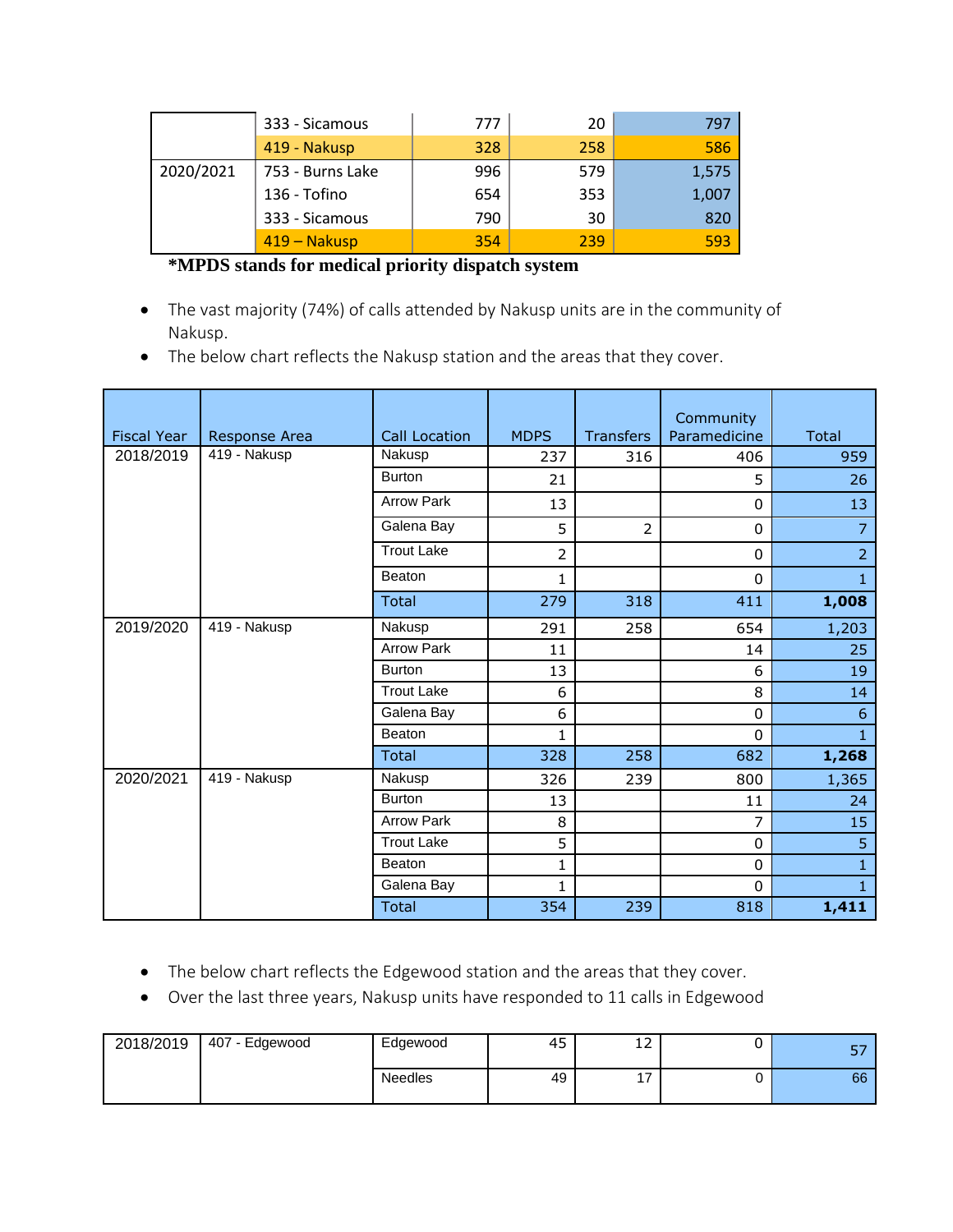|           |                | Fauquier      | 14  | 3  | 7        | 24  |
|-----------|----------------|---------------|-----|----|----------|-----|
|           |                | Cherryville   | 13  |    | $\Omega$ | 13  |
|           |                | <b>Burton</b> | 5   |    | $\Omega$ | 5   |
|           |                | <b>Total</b>  | 126 | 32 | 7        | 165 |
| 2019/2020 | 407 - Edgewood | Edgewood      | 40  | 10 | 31       | 81  |
|           |                | Needles       | 49  | 24 | 7        | 80  |
|           |                | Fauquier      | 23  |    | 40       | 63  |
|           |                | Cherryville   | 16  |    | $\Omega$ | 16  |
|           |                | <b>Burton</b> | 1   |    | $\Omega$ | Œ.  |
|           |                | <b>Total</b>  | 129 | 34 | 78       | 241 |
| 2020/2021 | 407 - Edgewood | Edgewood      | 27  | 7  | 329      | 363 |
|           |                | Needles       | 64  | 22 | 30       | 116 |
|           |                | Fauquier      | 30  | 4  | 71       | 105 |
|           |                | Cherryville   | 13  |    | $\Omega$ | 13  |
|           |                | <b>Total</b>  | 134 | 33 | 430      | 597 |

As always, if MLA Katrine Conroy's schedule will allow, she would be pleased to attend any meetings you are able to confirm.

Sincerely,

*Sarah Brownlee* She/her/hers **Constituency Assistant to MLA Katrine Conroy, MLA Kootenay West** #2 1006 3rd St. Castlegar, BC V1N 3X6 250-304-2783 [sarah.brownlee@leg.bc.ca](mailto:sarah.brownlee@leg.bc.ca)

December 3<sup>rd</sup> - High concern letter that was sent to our MLA.The Honourable Katrine Conroy,

Hi Katrine,

As our MLA for our area, I am asking for your help and assistance in arranging a meeting with our Honorable Adrian Dix, Minister of Health, and yourself.

The residents of Nakusp, including residents all the way to Edgewood and to Trout Lake need to be aware that the province has recently introduced a new system in our region for our local paramedic ambulance service called "Scheduled On-Call" (SOC), we believe it will not work here.



Our council and staff were consulted on November 19, 2021, by BC Emergency Health Service, BCEHS of

this new system, but, after reviewing and assessing this system, we believe this will not work for this area. The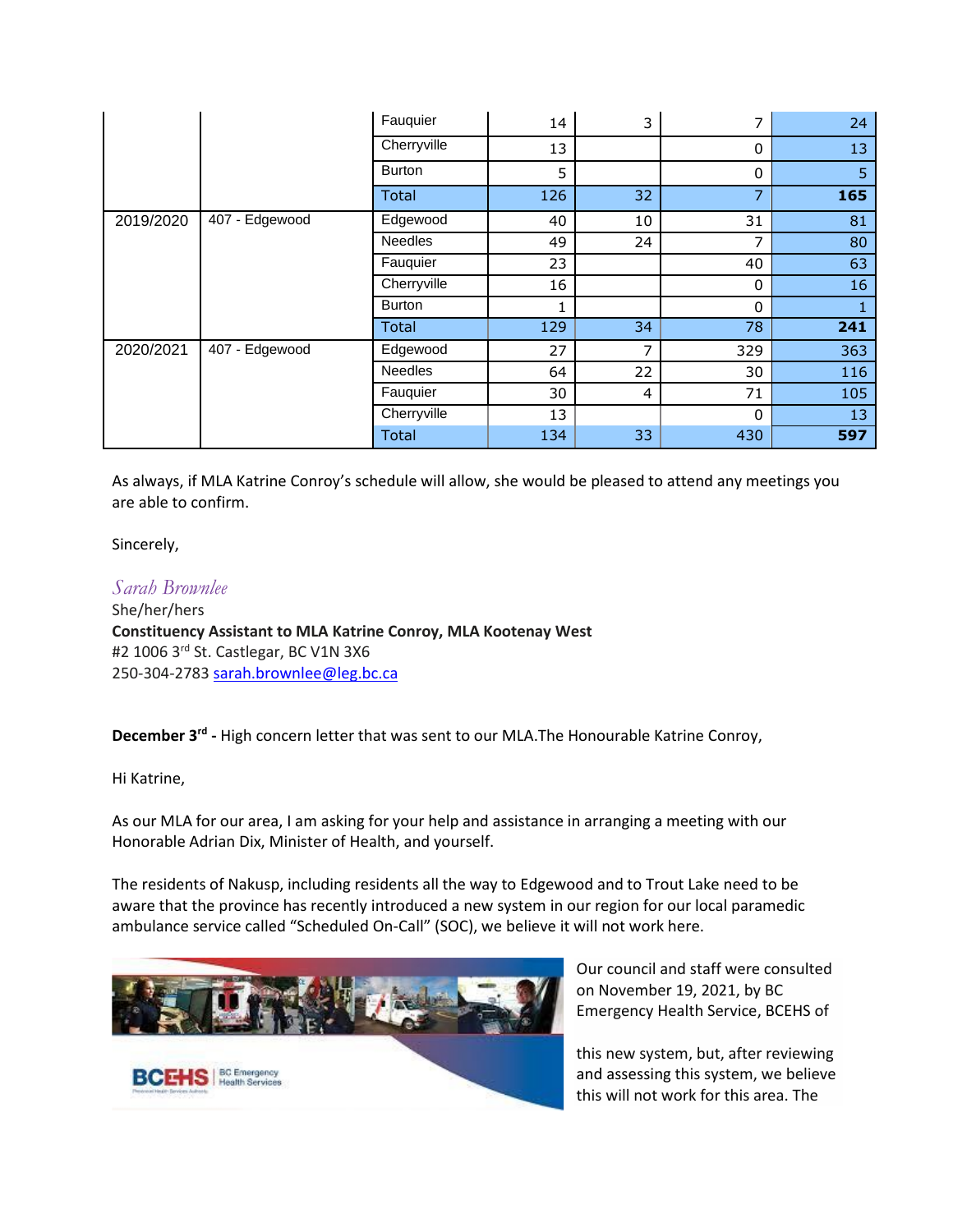public need to be heard by our MLA, and Health Minister that this system will fail by putting them at increased risk, and could prove fatal with longer ambulance response times.

Under SOC, our paramedics are to be staffed with two paramedics eight hours per day. For the remaining 16 hours, paramedics will be on-call (\$2.00/per hour stipend). Local paramedics warn the conversion to SOC could substantially increase response times up to 20 minutes or more, during those 16 hours, when no one is at the station.

Our Ambulances serve a large area including Nakusp and area. This service area extends from Trout Lake to Angel Falls, which is located at the top of Monashee Pass; This can be a very dangerous section of highway with relatively frequent car/motorcycle crashes. Residents are realizing when our paramedics are on a call to Trout Lake at 2 am, for example, that would mean there will be no coverage for our local area for a life threatening emergency!! Ambulances would need to dispatch from other regions prolonging the safety and health of our residents.



What is very disheartening is that 24 other small communities in BC, similar in size as ours with similar call outs, will now have eight full-time paramedics beginning the end of October while Nakusp receives 4 full time paramedics, yet, have a much larger area to cover!! Some of these smaller but similar communities are: Burns Lake population of 1779, Sicamous population 2429, Tofino population 1932. Nakusp has a population of 3200 inside our fire service boundary. Note, this does not

include the population of Burton, Fauquier, Edgewood, Arrow Park, Trout Lake, Galena Shores, which are included in this Ambulance service area. The call outs in 2020 for Revelstoke were 705, but well over 600 in Nakusp. 2020 was not an exceptional year, numbers totaled 567 in 2019.

The Honorable Mr. Dix, says 24 ambulance stations in rural communities like Ashcroft, Barriere, Lillooet, Sicamous, and Clearwater will transition from on-call staffing to 24-hour service. He says the expansion in service will now include eight full-time paramedics in each of those communities. Several of our parttime paramedics said they expect a pay decrease under the new SOC system, which would make it more difficult to stay in communities like Nakusp. Our local doctors have expressed major concerns, stating "This is an issue that certainly needs to be addressed. We are often stuck with sick patients as we have no ambulance available to transfer them to another hospital".



As a member of the Nakusp Fire Department and Road Rescue over the years, I hear the emergency calls during the day and night, and have begun documenting, and monitoring the time delays, and the frustrations within the departments of the ambulance service since the SOC system was recently introduced.

Example of one delay, and no coverage since this new system was introduced – November 23rd at 00:17.15 (12:17am) our local volunteer Fire Department/Road Rescue were called to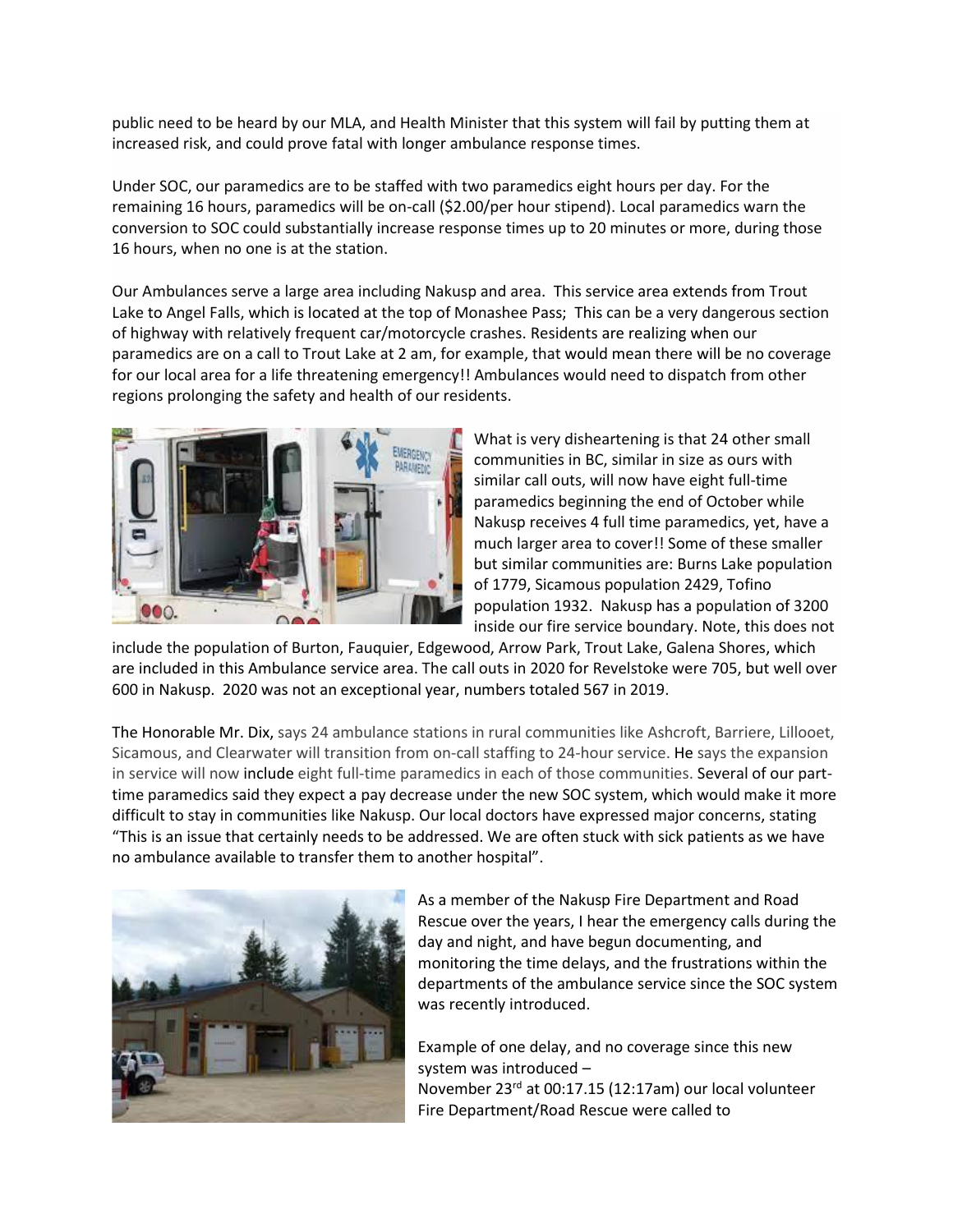MVA/Extrication at Needles, our local ambulance was also paged to attend as no ambulance crews were available from Edgewood. The result was no coverage for Nakusp; if another 911 call was issued, what happens now as a life is now at stake?

This has been happening too often, and the public are unaware when with no coverage is available because the ambulance crew are on another call, or are timed out to their maximum hours under the SOC system.

Summer is even more extreme; fire department road rescue calls almost always require the ambulance to attend, leaving our community vulnerable with no coverage if another call is received.

Being on the Local Volunteer Fire Dept, and Road Rescue we use - The "golden hour" - which is the term often used in trauma or emergency care to suggest that an injured or sick person must receive definitive treatment within the first 60 minutes from the time of injury or appearance of symptoms. Doctors believe that there is a golden hour between life and death. We also use the 10 minute rule once the road rescue team arrives on scene at an Motor Vehicle Accident, which means we have 10 minutes to remove the patient(s) from the scene to the ambulance and onto the hospital. Ambulance services are measured on the time it takes from receiving a 911 call to the vehicle arriving at the patient's location. It should take **8 minutes** for the ambulance to arrive if the call is life threatening or an emergency. Ambulance services often send more than one vehicle to try to meet the 8 minute target.

Every second counts. Any delays only serves to deteriorate the victims' condition to a point that severely hampers their prospects for making a full recovery. There are many time sensitive, life threatening emergencies where a timely response by an ambulance staffed with a Paramedic can mean the difference between life and death. Other times it can mean the difference between a healthy future and one full of impairment due to an extended period of oxygen deprivation to the brain or heart.

My suggestion is to work together to find a mutually beneficial model for our unique Nakusp and surrounding area that includes Edgewood to Trout Lake. We require full time 24/7 coverage, which includes coverage for transfers to larger centres. One **suggestion is to add more resources to support interfacility transfers, and cross coverage in neighboring communities in the North Arrow Lakes**. This 24/7 model may support the unique requirements of Nakusp by having an dayshift 12 hour ambulance (0600-1800), an afternoon 12 hours shift ambulance (1500-0300) while retaining the SOC ambulance. This model would be similar to the 24/7 Alpha in other communities in number of full-time positions but would provide overlap so that there would be good coverage for late in the afternoon transfers and emergency events. We need to continually address the unique needs of the community with our small rural hospital that requires a consistent and timely method of transferring patients to a higher level of care or diagnostics in Trail, Nelson, Vernon or Kelowna. This option plus positive others should open the dialogue for a fit all 24/7 solution for our unique area, that is a must have!

Every minute matters between life and death! We need the Health Minister to understand that the current SOC system will fail our residents and putting them at increased risk. This model will only result in increased ambulance response times which will unfortunately prove fatal to our local residents and visitors.

Sincerely, Tom Zeleznik, Mayor village of Nakusp Paul Peterson, Electoral Area K, Terry Warren, Nakusp Fire Chief, Reg Gustafson, Deputy Fire chief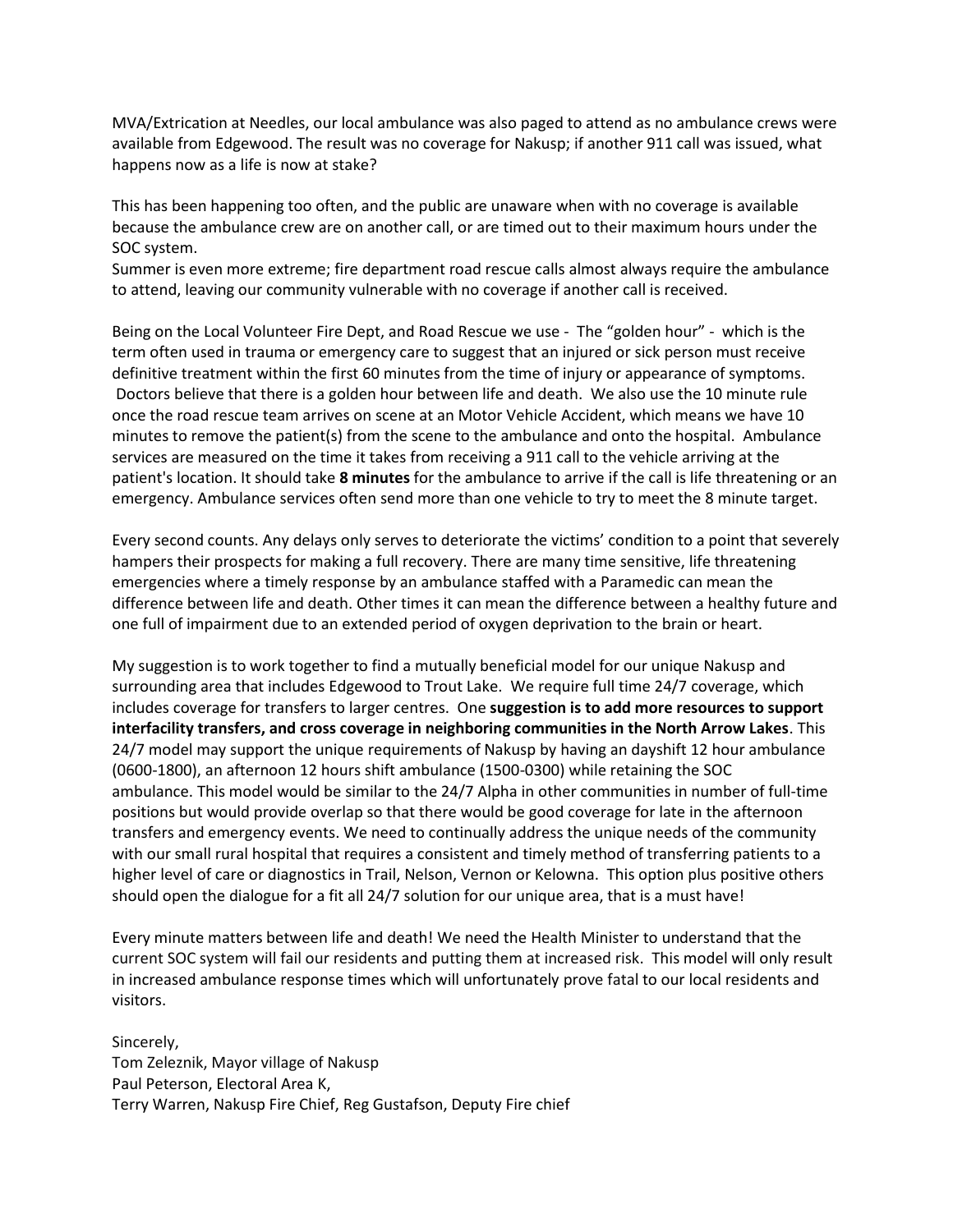## **December 9 th – Arrow Lakes Caribou Society Meeting. The Caribou are hopefully coming!!**

In 2021 a maternity pen was constructed in the Kuskanax Creek drainage on mostly Village of Nakusp Hot Springs property. The pen did not operate due to budgeting and COVID 19 challenges; however, it is expected hopefully to operate sometime in March 2022. Currently, maternal penning may be the only available recovery tool for the Central Selkirk population to improve calf recruitment.

In March 2021 census a total of 28 caribou were observed which included 26 adults and 2 calves. Despite 3 years of stability, the long-term trend in the Central Selkirk population is declining. The observed count from this census is 87% lower than the peak observed count of 1997 (222 – 28). Calf recruitment at 7.1% is below the suggested 12% - 16% recruitment required for a stable population.



**On December 17th** – The BC provincial Wildlife Veterinarian, Caeley Thacker, and Leo DeGroot, South Area Caribou Team, toured the Arrow Lakes Caribou Maternity Pen. They were very impressed!

Valuable assessments and continued collaboration with local and provincial organizations like this will promote the long-term sustainability of this population recovery project.

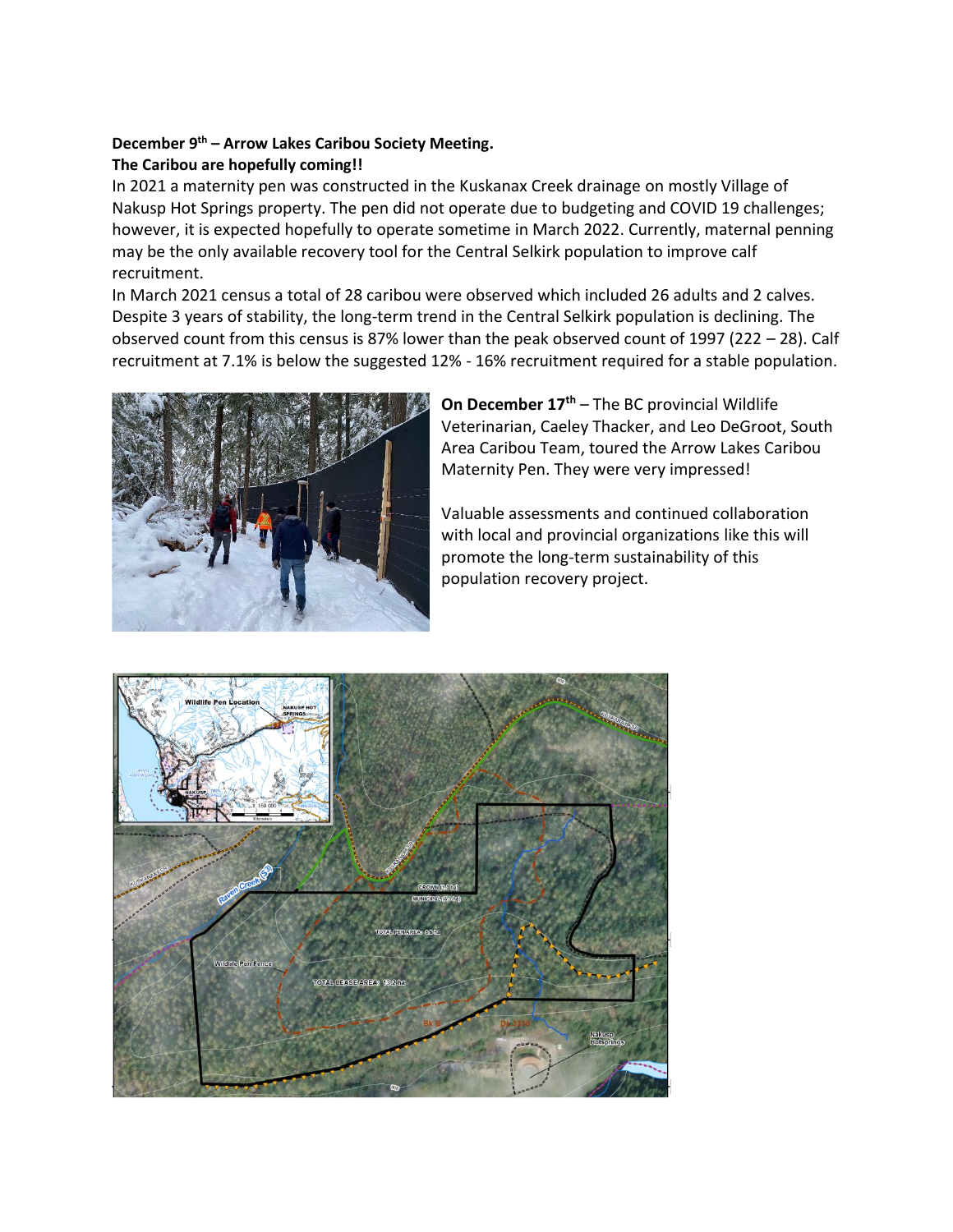

**Interesting read for this New Year's 2022 Increased Tax Changes for employees, employers, individuals, retirees, along with an increase in the Consumer Price Index, Carbon Tax and BC Hydro.**

## **Canada Pension Plan**

**The CPP tax has been increasing steadily over the past several years**. Since 2018, the employee and employer taxes for CPP have increased from \$2,594 in 2018 to \$3,500 in 2022. This represents a CPP tax increase of \$906 on both employees and

employers since 2018.

| Year | Tax Rate      | Maximum Pensionable earnings Employee tax |         | <b>Employer tax</b>                           |
|------|---------------|-------------------------------------------|---------|-----------------------------------------------|
| 2021 | 5.45%         | \$61,600                                  | \$3,166 | \$3.166                                       |
| 2022 | 5.70%         | \$64,900                                  | \$3,500 | \$3.500                                       |
|      | 2022 increase |                                           |         | \$333 (10.5% increase) \$333 (10.5% increase) |

## **Employment Insurance:**

While the EI tax rate will remain the same, the maximum insurable earnings will increase. That will require employees to pay \$953 and employers to pay \$1,334 into EI in 2022. This represents a \$63 EI tax increase for employees and an \$89 EI tax increase for employers (earning above the maximum insurable earnings).

| Year          | Tax Rate | Maximum insurable earnings | <b>Employee Tax</b>   | <b>Employer Tax</b>   |
|---------------|----------|----------------------------|-----------------------|-----------------------|
| 2021          | 1.58%    | \$56.300                   | \$890                 | \$1.245               |
| 2022 1.58%    |          | \$60,300                   | \$953                 | \$1.334               |
| 2022 increase |          |                            | \$63 (7.08% increase) | \$89 (7.15% increase) |

**Income tax:** When leaving aside payroll taxes, federal income taxes paid in 2022 will be lower because the federal basic personal amount is increasing from \$13,808 to \$14,398

Canadians earning \$30,000 or less will see tax savings, but taxpayers at higher income levels will see their bill increase.

| <b>Income</b> | Total income-based tax change |  |
|---------------|-------------------------------|--|
| \$30,000      | - \$22                        |  |
| \$40,000      | +\$3                          |  |
| \$50,000      | $+528$                        |  |
| \$60,000      | $+ $111$                      |  |
| \$80,000      | $+ $308$                      |  |
| \$100,000     | $+ $308$                      |  |

**The Consumer Price Index rose 6.8 percent from November 2020 November 2021, the largest 12-month increase since the period ending June 1982.** 

**Energy prices rose 33.3 percent over the last year, and food prices increased 6.1 percent**. **Dec 15, 2021**

In Canada, the Consumer Price Index or CPI measures changes in the prices paid by consumers for a basket of goods and services